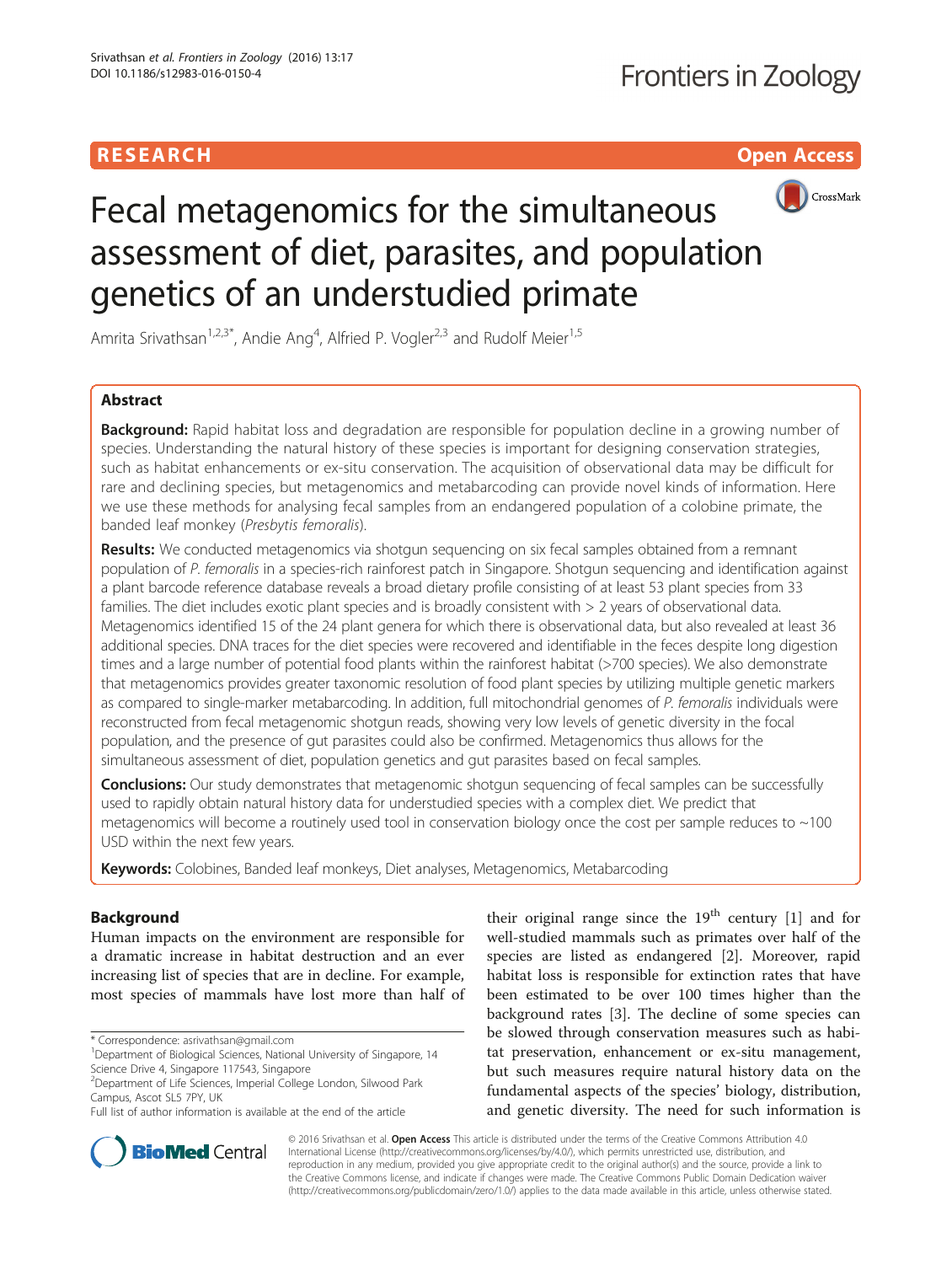urgent [[4\]](#page-11-0), but coincides with the decline of natural history research [\[5](#page-11-0), [6\]](#page-11-0). Furthermore, the limited resources available are disproportionally spent on a few charismatic species thus leaving little funding for other species [[7, 8](#page-11-0)]. Yet these are likely to represent the majority of the endangered species and populations [[9\]](#page-11-0). There is thus a need for developing new techniques capable of rapidly expanding the data that are obtained in limited field studies often applied to such species.

Valuable natural history information can be obtained by the in-depth study of non-invasive samples such as feces, even if available in small numbers only. Fecal samples are often collected opportunistically during routine field work or they can be obtained efficiently using detection dogs [\[10](#page-11-0)]. Such samples have the potential to simultaneously provide information on host genetics, diet, and intestinal parasites. Some of this information can be obtained by direct morphological examination of fecal samples, e.g. by studying diet remnants [[11\]](#page-11-0) and gut parasites [\[12](#page-11-0)]. Molecular methods have expanded the utility of fecal samples by allowing the analysis of host genetics [[13\]](#page-11-0), diet from various sources [[14](#page-11-0)] and the detection of parasites [\[15](#page-11-0)]. However molecular methods have been labour intensive as the characterization of multiple species from complex samples involved cloning and Sanger sequencing [\[14](#page-11-0)]. The advent of high-throughput sequencing (HTS) has simplified the characterization of complex fecal DNA and now allows for simultaneous characterization of the different aspects of ecology of a species [\[16](#page-11-0)]. For fecal samples, HTS can be employed in two ways, either by direct shotgun sequencing of DNA extracted from the fecal samples (metagenomics) or by PCR-based metabarcoding of target genes.

Currently, metabarcoding is more widely used [\[17, 18](#page-11-0)], and it has an advantage of lower cost where large numbers of samples have to be screened. Metagenomic shotgun sequencing, in contrast, remains largely unexplored for use in conservation biology [\[16](#page-11-0), [19](#page-11-0)]. This is presumably due to the higher cost of sequencing and the greater bioinformatics effort required for analysing metagenomic data. But this approach has the potential advantage of rapidly yielding data on genetics, diet, parasites and microbiota from fecal samples, while also avoiding the need for a priori selection of amplification targets which limits the study to the sequencing of a specific subset of the genetic material [\[20](#page-11-0)]. This makes metagenomics attractive, but also raises practical challenges. Firstly, bioinformatic challenges arise from the need for a comprehensive reference database against which shotgun data can be queried [\[16\]](#page-11-0). Secondly, because of its costs shotgun sequencing is mostly suitable for studies requiring few samples, although with the expectation of cheaper DNA sequencing, one could argue that now is a good time to evaluate and develop the bioinformatic tools for metagenomic data.

The critically endangered population of banded leaf monkeys (Presbytis femoralis femoralis) in Singapore is one case where field observational data has been particularly difficult to obtain. Initially described from Singapore and common in the  $19<sup>th</sup>$  century, the only remaining population now comprises ~40 individuals that are restricted to the Central Catchment Nature Reserve [\[21\]](#page-11-0). The forest is surrounded by urban areas and affected by further urban development, which creates conservation challenges including habitat loss, fragmentation and direct anthropogenic disturbance. The situation is exacerbated by the low genetic diversity within the population [[22](#page-11-0)]. Studies of the species' autecology, prior to developing conservation strategies, have been hampered by the difficulty of making direct observations; a 6-month study in the 1990s led to only 13 sightings [[23](#page-11-0)]. Overall, our current understanding of the species biology is preliminary and here fecal samples can be useful in complementing the current research.

In this study we aim to characterize fecal samples of P. femoralis using metagenomics and metabarcoding, for comparisons with field observational data on feeding ecology. Our recent pilot study comparing these approaches for diet analyses in the red-shanked doucs (Pygathrix nemaeus) [\[16\]](#page-11-0) in a controlled zoo environment suggested that shotgun sequencing yields better taxonomic resolution if utilizing multiple reference loci, as compared to single marker metabarcoding, but this was at the expense of lower detection probability of rare food plants in the sample. Here we increased the depth of shotgun sequencing to obtain high taxonomic resolution whilst also detecting rare diet items. We also test whether DNA based analyses are congruent with field observational data, given that this is the first study applying metagenomics to samples collected in the wild. The challenges are considerable because colobine primates have long digestion times that may cause high DNA degradation (Mean Retention Time >40 h [\[24](#page-11-0)]), plant barcodes are short and often not species-specific [[25\]](#page-11-0), the potential diet of banded leaf monkeys consists of >700 species of trees and lianas in the studied habitat [[26\]](#page-11-0), and the amount of target DNA is minute in comparison to the DNA of microbial origin in fecal material. Despite these difficulties, we show that fecal samples can yield a credible set of well-identified plant sequences that correlates with field observational data. In addition, shotgun sequencing provides data on population genetic structure and gut parasites of individual monkeys.

## Results

#### Field observations

Two and a half years of field observations yielded 31 feeding observations and banded leaf monkeys were seen to feed on 27 plant species from 24 genera and 20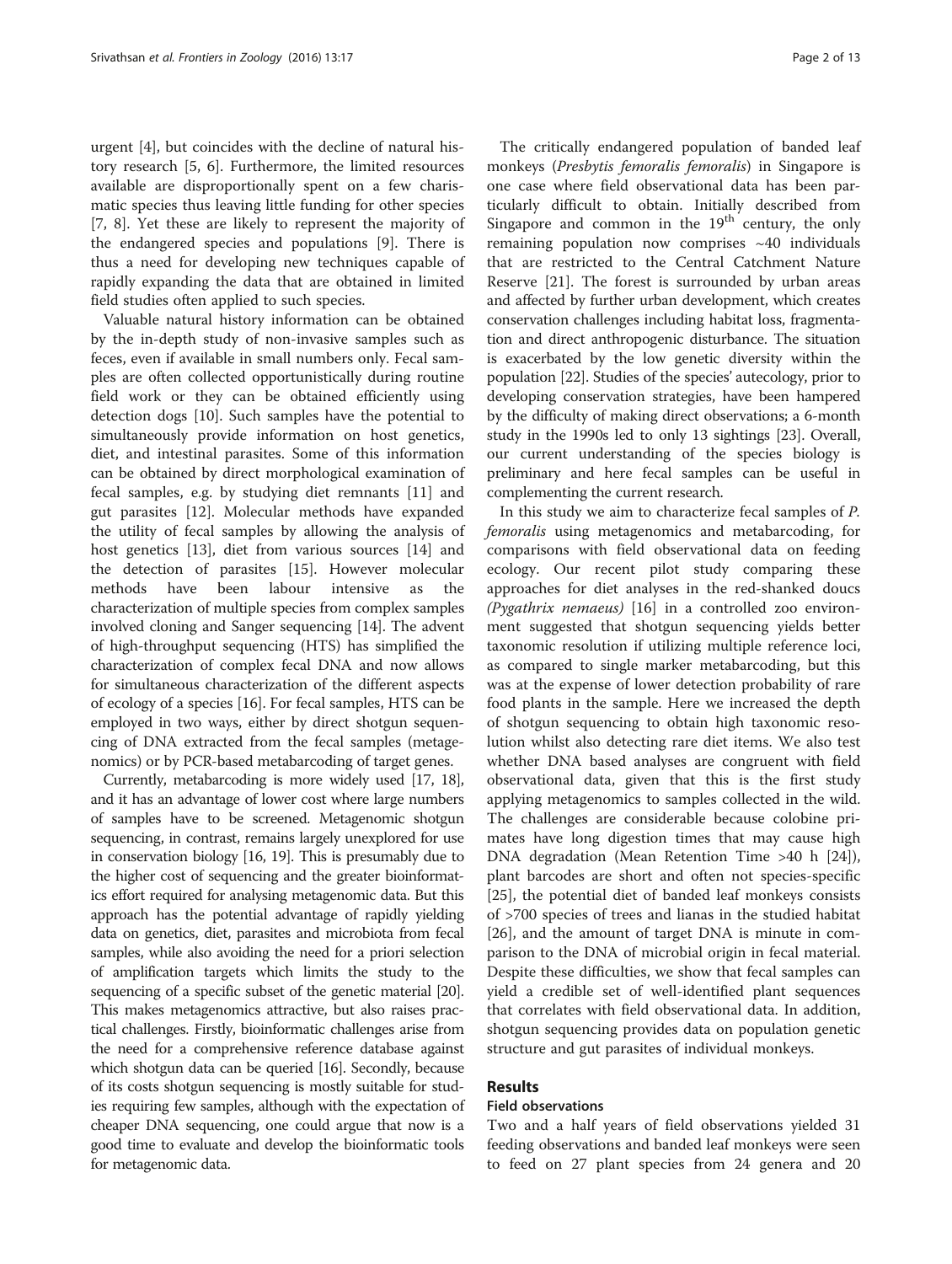families during the surveys (Additional file [1](#page-11-0): Table S2, Table [1](#page-3-0)). Diet was primarily comprised of fruits and leaves, and to a lesser degree of flowers. Of the 27 species, Fibraurea tinctoria, Xanthophyllum ellipticum, Prunus polystachya and Hevea brasiliensis had two feeding observations each, while feeding on all other species was observed only on a single occasion (Additional file [1](#page-11-0): Table S2).

## Illumina sequencing

Illumina sequencing using HiSeq produced  $~67$  to  $~108$ million reads while MiSeq produced  $\sim$ 23 to  $\sim$ 29 million reads per end per sample. For metabarcoding 272,103 to 419,407 sequences per sample were generated for the widely-used marker, P6 loop of trnL. These sequences were subsequently filtered and subjected to variant calling and diet identification.

#### Diet analysis

BLAST searches of HiSeq and MiSeq metagenomic data were conducted against the plant barcode databases comprising of rbcL, matK and trnL-F sequences from GenBank and newly sequenced data from the Nee Soon Swamp forest. These yielded between 2616 and 6416 sequence reads (0.004–0.008 %) per sample that could be used for taxonomic classification (Additional file [1](#page-11-0): Table S4). A large proportion of the shotgun reads could be classified at least to family (87.0–96.2 %) and a substantial proportion had a genus name associated with them (45.0–56.5 %). A smaller fraction of the reads could be identified to species (27.0–39.5 %), i.e., the reads had similarly high matches to multiple species in a genus or family and thus could be identified only to higher taxonomic ranks (Additional file [1:](#page-11-0) Table S5). For metabarcoding, after applying the different filtering criteria (FC1 [\[16\]](#page-11-0), variant calling) we retained the following number of unique sequences per sample: 31 (BLM1), 40 (BLM2), 31 (BLM3), 19 (BLM4), 61 (BLM5) and 46 (BLM6). Here, 4.9–15.8 % of the unique sequences produced species level identifications and 13.1–27.5 % were informative to genus-level, while most contained only family-level information (60.7–73.7 %) (Additional file [1:](#page-11-0) Table S5).

## Comparison of metagenomics and metabarcoding

Family-level identifications were largely congruent between the metagenomic (MG) and metabarcoding (MB) analyses (Fig. [1](#page-4-0)). Metagenomics yielded identifications for 11–25 families per fecal sample (total number of family-level identifications = 99), while metabarcoding revealed 11–22 families per sample (total number of family-level identifications = 93). The use of 95 % or 90 % identity thresholds led to negligible differences for the metabarcoding results (91 vs. 93 identifications). The performance of the two approaches differed at the genus- and species levels (Fig. [1](#page-4-0)), as metagenomics generated  $\sim$ 2–3 times more identifications at both taxonomic hierarchies (genus: MG total = 115, range = 11–36 vs MB total =  $46$ , range =  $4-11$ ; species: MG total =  $59$ , range  $3-21$  vs MB total = 24, range = 2-7).

In order to check for the reliability of these identifications, we compared the identified genera/species to the checklists of plants for Nee Soon Swamp forest and Singapore (see [Methods\)](#page-8-0). Of the 115 genus-level identifications made by metagenomics, 110 were consistent with the Nee Soon Swamp forest list, while two additional ones matched the Singapore checklist and only three were not known for Singapore (Additional file [1](#page-11-0): Figure S1a). The corresponding numbers for metabarcoding were as follows: out of 46 identifications, 40 were for plant genera present in the Nee Soon checklist, one was present only in the Singapore checklist and five identifications were present in neither checklist. Overall both methods were reliable at genus level. At species level, both methods had higher mismatches with the Singapore database, as 13.6 % of metagenomics and 25 % of metabarcoding similarities had best matches to extraneous reference sequences. Note, however, that the comparison between metagenomics and metabarcoding at species level is affected by the small numbers of barcodes corresponding to the P6 loop of trnL in the plant database (Additional file [1](#page-11-0): Figure S1b).

## Congruence of DNA based techniques with field observations

We next tested to what degree the pools of diet species inferred by DNA from the six fecal samples overlapped with the field observations. We first excluded potential misidentifications and synonyms (Additional file [1](#page-11-0): Figure S1, yellow/red) and then limited the analyses to genus/family level identifications due to greater uncertainty at species level. Using metagenomics we obtained a set of 53 distinct plant identifications from 33 families. Forty-nine of the 53 identifications were at genus level, while four identifications could be made only to family (Araceae sp., Primulaceae sp., Sapidaceae sp., and Sapotaceae sp. Table [1](#page-3-0)) and could not be resolved further. Using metabarcoding we obtained 35 distinct plant identifications from 32 families. Twenty-one of the 35 identifications were to genus, while the remaining 14 distinct family level identifications could not be resolved further.

Comparison of these results to diet profile from field studies comprising 27 diet species from 20 families and 24 genera revealed that overall identifications by metagenomics, metabarcoding and field observations corroborated each other, but the DNA based analyses gave larger number of plant identifications. When all three methods were compared, there was high level of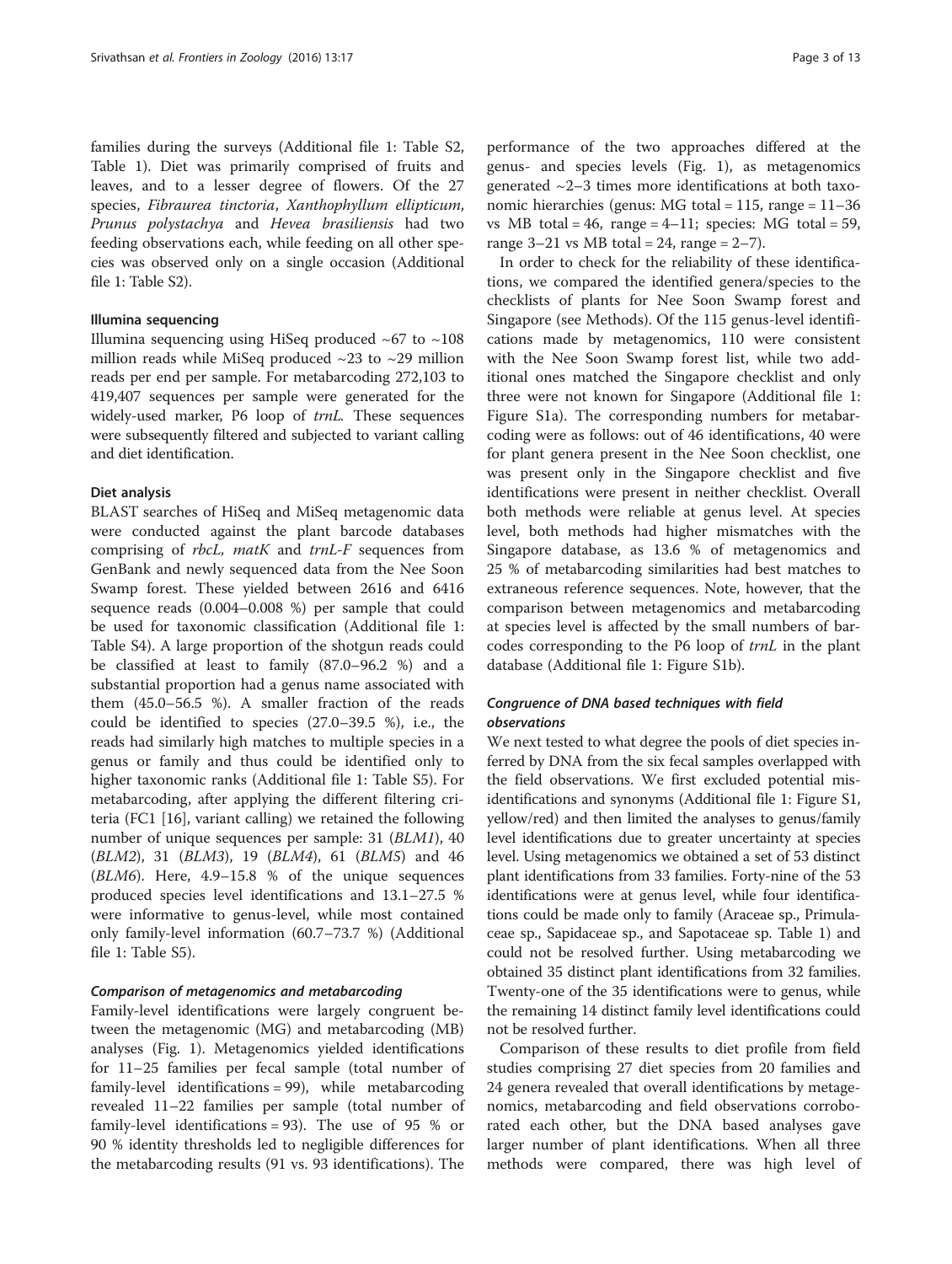## <span id="page-3-0"></span>Table 1 Summary of plant identifications

| Family          |     |                         | Genus          |                        |                                | Species          |            |  |
|-----------------|-----|-------------------------|----------------|------------------------|--------------------------------|------------------|------------|--|
| Annonaceae      | GB  | $\bullet\bullet\bullet$ | Drepananthus   | G                      |                                | D. ramuliflorus  | G          |  |
|                 |     |                         | Goniothalamus  | G                      |                                | N/A              |            |  |
|                 |     |                         | Artabotrys     | Β                      |                                | N/A              |            |  |
| Apocynaceae     | GB  |                         | Hoya           | G                      |                                | N/A              |            |  |
|                 |     |                         | Willughbeia    | G                      |                                | N/A              |            |  |
| Araceae         | GB  |                         | N/A            |                        |                                | N/A              |            |  |
| Bignoniaceae    | GB  |                         | Radermachera   | GB                     |                                | R. pinnata       | GB         |  |
| Celastraceae    | FGB |                         | Salacia        | G                      |                                | N/A              |            |  |
|                 |     |                         | Lophopetalum   | F                      |                                | L. multinervium  | F          |  |
| Connaraceae     | FGB |                         | Agelaea        | FG                     |                                | A. macrophylla   | F          |  |
| Convolvulaceae  | FGB |                         | Erycibe        | FGB                    |                                | E. tomentosa     | FG         |  |
| Dilleniaceae    | FGB |                         | Tetracera      | FGB                    |                                | T. indica        | FG         |  |
| Erythropalaceae | GB  |                         | Erythropalum   | GB                     |                                | E. scandens      | GB         |  |
| Euphorbiaceae   | FGB |                         | Hevea          | FG                     |                                | H. brasiliensis  | F          |  |
|                 |     |                         | Macaranga      | G                      |                                | N/A              |            |  |
| Fabaceae        | FGB |                         | Bauhinia       | FGB                    |                                | B. semibifida    | FGB        |  |
|                 |     |                         | Dalbergia      | GB                     |                                | D. parviflora    | G          |  |
|                 |     |                         | Dialium        | G                      |                                | N/A              |            |  |
|                 |     |                         | Entada         | G                      |                                | N/A              |            |  |
|                 |     |                         | Pithecellobium | GB                     |                                | P. clypearia     | GB         |  |
|                 |     |                         | Pterocarpus    | FG                     |                                | P. indicus       | F          |  |
|                 |     |                         | Falcataria     | F                      |                                | F. moluccana     | F          |  |
| Gentianaceae    | F   |                         | Fagraea        | F                      |                                | F. fragrans      | F          |  |
| Ixonanthaceae   | F   |                         | Ixonanthes     | F                      |                                | I. reticulata    | F          |  |
| Lamiaceae       | GB  |                         | Premna         | GB                     |                                | N/A              |            |  |
| Lauraceae       | FGB |                         | Litsea         | FG                     |                                | L. grandis       | G          |  |
|                 |     |                         |                |                        |                                | L. firma         | F          |  |
|                 |     |                         |                |                        |                                | L. castanea      | F          |  |
|                 |     |                         |                |                        |                                | L. elliptica     | F          |  |
|                 |     |                         | Nothaphoebe    | F                      |                                | N. umbelliflora  | F          |  |
| Loganiaceae     | GB  |                         | Strychnos      | GB                     |                                | N/A              |            |  |
| Magnoliaceae    | G   |                         | Magnolia       | G                      |                                | N/A              |            |  |
| Malpighiaceae   | GB  |                         | Aspidopterys   | G                      |                                | N/A              |            |  |
| Malvaceae       | GB  |                         | Sterculia      | ${\sf GB}$             |                                | S. lanceolata    | G          |  |
| Melastomataceae | GB  |                         | Pternandra     | ${\sf GB}$             |                                | P. echinata      | Β          |  |
| Menispermaceae  | FGB |                         | Fibraurea      | $\mathsf{F}\mathsf{G}$ |                                | F. tinctoria     | FG         |  |
|                 |     |                         | Tinomiscium    | GB                     |                                | T. petiolare     | GB         |  |
|                 |     |                         | Tinospora      | G                      |                                | N/A              |            |  |
| Moraceae        | FGB |                         | Artocarpus     | FG                     |                                | A. integer       | G          |  |
|                 |     |                         |                |                        |                                | A. elasticus     | F          |  |
|                 |     |                         | Ficus          | GB                     |                                | F. sagittata     | B          |  |
| Myristicaceae   | FGB |                         | Horsfieldia    | GB                     |                                | H. punctatifolia | ${\sf GB}$ |  |
|                 |     |                         | Knema          | $FGB$                  | $\bullet\bullet\bullet\bullet$ | K. malayana      | F          |  |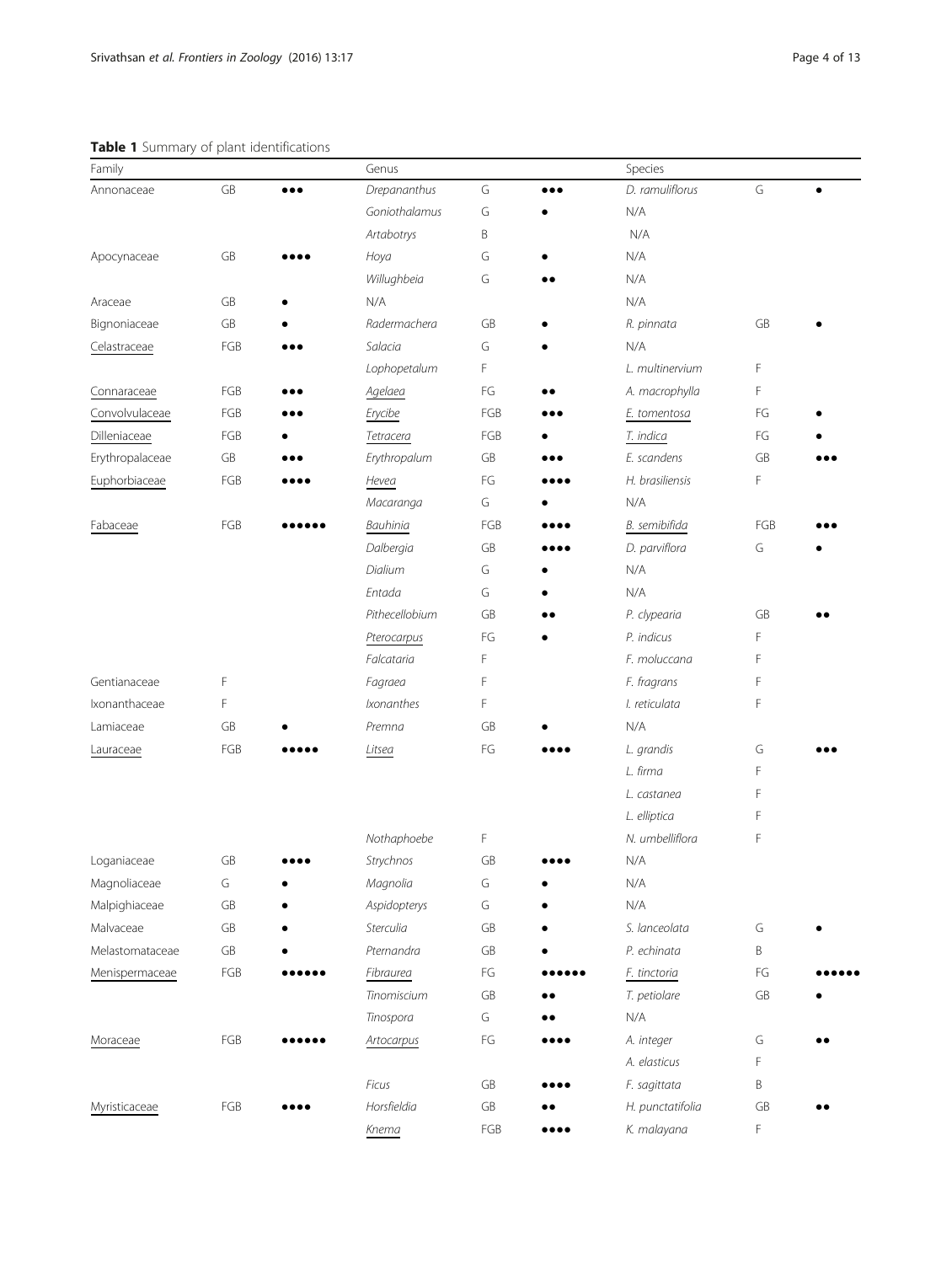<span id="page-4-0"></span>

|  |  |  |  | Table 1 Summary of plant identifications (Continued) |  |
|--|--|--|--|------------------------------------------------------|--|
|--|--|--|--|------------------------------------------------------|--|

|                  |     | Myristica            | G   | M. elliptica       | G   |  |
|------------------|-----|----------------------|-----|--------------------|-----|--|
| Myrtaceae        | F   | Syzygium             | F   | S. grande          | F   |  |
| Pandanaceae      | GB  | Freycinetia          | G   | N/A                |     |  |
| Passifloraceae   | FGB | Adenia               | G   | N/A                |     |  |
|                  |     | Passiflora           | FGB | P. laurifolia      | FG  |  |
| Pentaphylacaceae | FG  | Adinandra            | FG  | A. dumosa          | FG  |  |
| Phyllanthaceae   | B   | N/A                  |     | N/A                |     |  |
| Polygalaceae     | FGB | Securidaca           | G   | S. phillippinensis | G   |  |
|                  |     | <b>Xanthophyllum</b> | FG  | X. ellipticum      | FG  |  |
|                  |     |                      |     | X. eurhynchum      | F   |  |
| Primulaceae      | GB  | N/A                  |     | N/A                |     |  |
| Rhamnaceae       | G   | Ziziphus             | G   | Z. calophylla      | G   |  |
| Rhizophoraceae   | FGB | Carallia             | G   | C. brachiata       | G   |  |
|                  |     | Pellacalyx           | FG  | P. axillaris       | F   |  |
| Rosaceae         | FGB | Prunus               | FGB | P. polystachya     | FGB |  |
| Rubiaceae        | GB  | Mussaenda            | GB  | N/A                |     |  |
|                  |     | Mussaendopsis        | G   | M. beccariana      | G   |  |
|                  |     | Paederia             | G   | N/A                |     |  |
|                  |     | Psydrax              | G   | <br>P. sp.10       | G   |  |
|                  |     | Uncaria              | GB  | N/A                |     |  |
| Sapotaceae       | FGB | Madhuca              | F   | N/A                |     |  |
|                  |     | Palaquium            | F   | P. xanthochymum    | F   |  |
| Smilacaceae      | GB  | Smilax               | G   | N/A                |     |  |
| Sapindaceae      | FGB | Nephelium            | F   | N. lappaceum       | F   |  |
| Symplocaceae     | B   | Symplocos            | B   | N/A                |     |  |
|                  |     |                      |     |                    |     |  |

Codes following the taxon name represent identifications by F: Field observations, G: Metagenomics and B: Metabarcoding. Underlined: congruent identifications made by metagenomics/metabarcoding and field observational studies. Number of dots represent number of samples from which the identifications were made using metagenomics. All potential misidentifications represented in Additional file [1:](#page-11-0) Figure S1 were excluded



congruence for the family level profile with 16 of 20 families of plants from field observations also identified using metagenomics and metabarcoding (Fig. [2a\)](#page-5-0). Due to greater taxonomic resolution achieved by metagenomics, the overlap at genus level was better for metagenomics as compared to metabarcoding (MG: 15/24 genra, MB: 6/24 genera). Lastly, out of the 15 genera observed in HTS based diet analyses and field observations, 11 were found in three or more samples (Table [1](#page-3-0)). Plants with multiple feeding observations were also present in multiple fecal samples: Fibraurea, Prunus, Hevea, Xanthophyllum, and Litsea were present in six, six, four, four and four samples respectively.

## Effect of sequencing depth on diet analysis using metagenomics

The completeness of the HTS dietary profile may depend on the sequencing depth. Rarefaction of sequence reads indicated that four of six samples approached an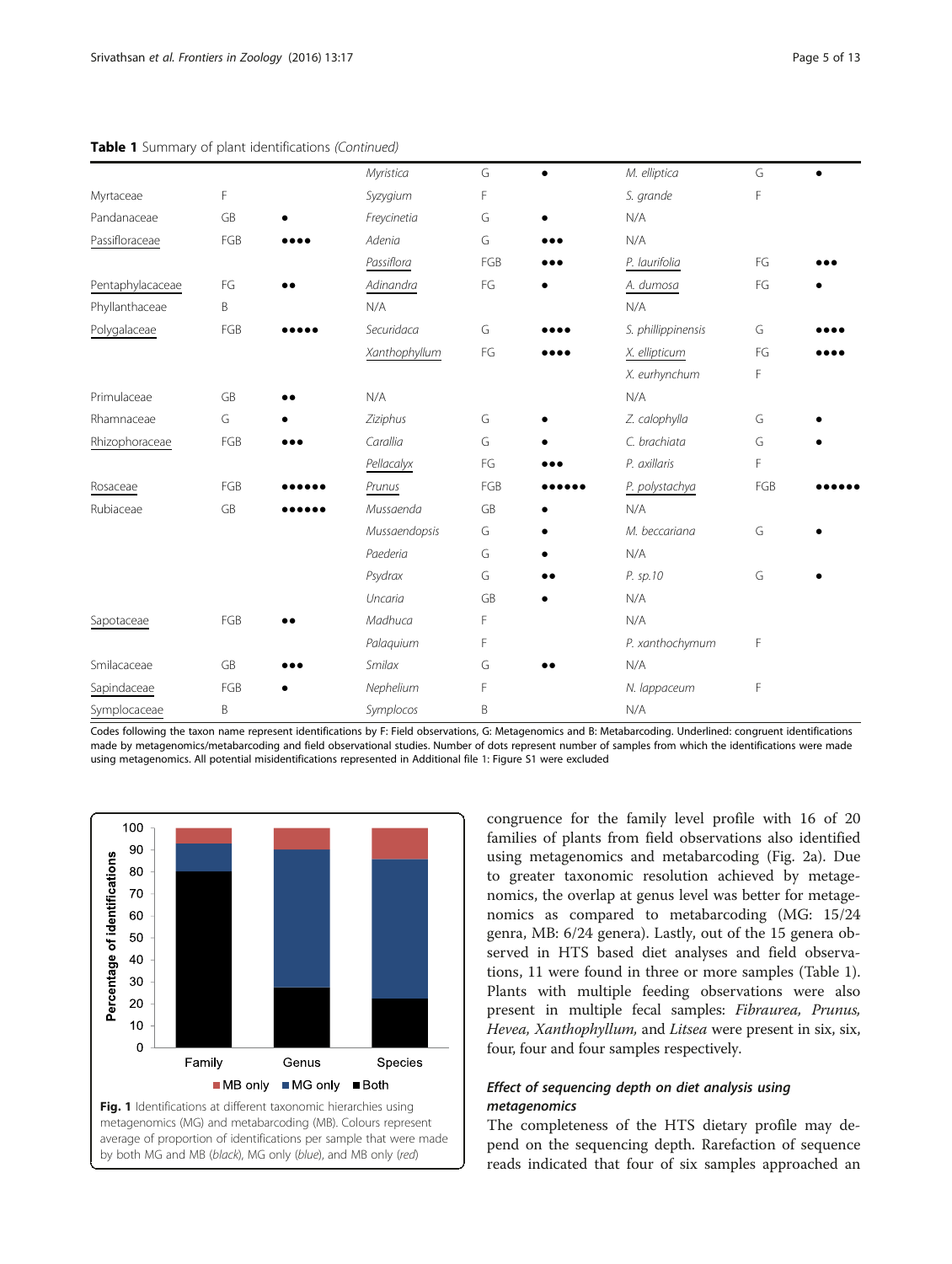<span id="page-5-0"></span>

asymptote at sequencing depth of 70–100 million reads while the two most diverse samples (BLM2 and BLM6) showed increasing species diversity at this sequencing depth (Fig. 3). Hence, sequencing  $\sim$ 70 million paired reads  $(\sim 10 \text{ Gbp})$  would lead to identification of most of the diet items in most samples, although due to the variability in diet across individuals or feeding events, the current sequencing depth may not be sufficient to capture the full dietary breadth of an individual.

## Diet of banded leaf monkeys using metagenomics, metabarcoding and field observational data

We built a dietary profile of *P. femoralis* by combining the above species identifications made from HTS with

those from field observations and thus obtained a profile consisting of 38 families. Thirty five of 38 family records could be further resolved to include 60 genera while three family records remained unresolved giving a total of at least 63 plant identifications. We could putatively assign 43 species names to 38 of these genus names (Table [1](#page-3-0)). They comprise 30 trees, 12 lianas and one shrub. Fibraurea tinctoria (Menispermaceae) and Prunus polystachya (Rosaceae) were found in all six samples, while Xanthophyllum ellipticum, Securidaca philippinensis (Polygalaceae), Hevea (Euphorbiaceae), Bauhinia, Dalbergia (Fabaceae), Litsea (Lauraceae), Strychnos (Loganiaceae), Artocarpus, Ficus (Moraceae), Knema (Myristicaceae) were present in four samples. The dominant families were Fabaceae, Moraceae, Menispermaceae, Rosaceae and Rubiaceae, which were

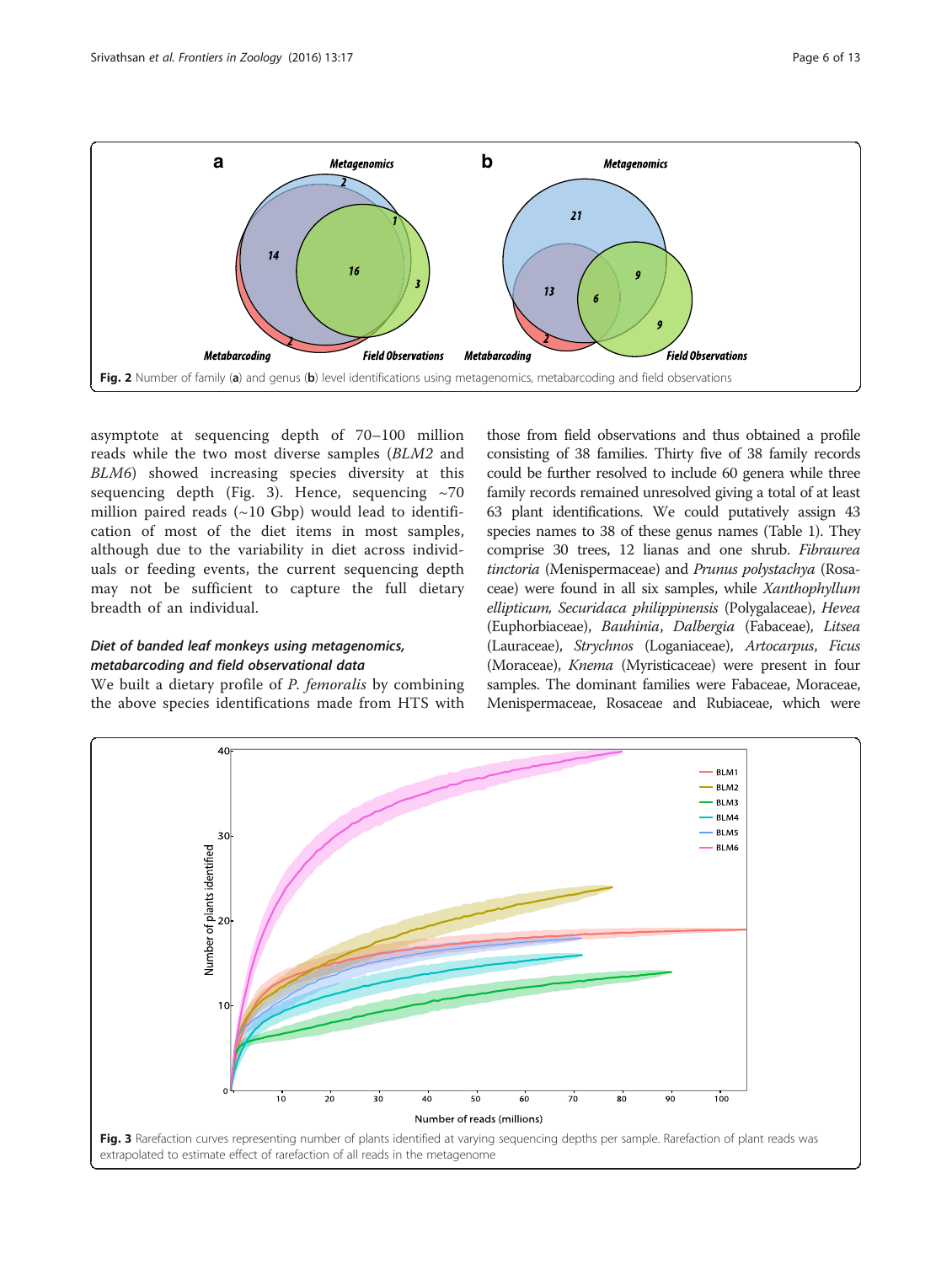<span id="page-6-0"></span>present across all six samples, and Polygalaceae and Lauraceae present in five samples.

#### Low genetic variability in mitochondrial genomes

A complete mitochondrial genome sequence of 16,548 bp was reconstructed for one sample (BLM5) and used for read mapping of the remaining samples. The coverage for the six samples was  $10.7-104.7X$  (HiSeg) and  $7.4-41.3X$ (MiSeq). SNP calling using FreeBayes with ploidy = 1 led to identification of only three variables sites in the mitochondrial genomes (Table 2). Four of the six samples showed polymorphism at position 7791 or 15,572 with good confidence of at least 5× coverage for both alleles. Overall, four different genotypes were recognized separating the individuals for BLM2, BLM4, BLM6 and the three identical samples BLM1, BLM3 and BLM5 (Table 2).

DNA from parasites and other Metazoa in the fecal material BLAST searches against a parasite SSU rDNA database revealed presence of several protists and nematodes (Table [3\)](#page-7-0). Sequences corresponding to Blastocystis and Entamoeba were present in varying amounts in four and five samples, respectively. Additionally, nematode identifications were made for Strongyloides sp. (3 samples) and Oesophagostomum sp. (one sample). Using the COI database, we recovered sequences mainly corresponding to plants, the primate host and arthropods. Arthropod sequences were found in three samples, and mostly in two (BLM3, BLM6; Additional file [1:](#page-11-0) Table S7), including Muscidae in both samples, and Sarcophagidae and Drosophilidae (BLM3) and Sepsidae and Lepidoptera (BLM6). At genus level the closest hits were to Dicranosepsis (Sepsidae, BLM6) and Phortica (Drosophilidae, BLM3).

#### **Discussion**

## Comparison of metagenomics, metabarcoding, and field observational data

We demonstrate the power of metagenomic shotgun sequencing for the characterization of fecal samples and find that it can quickly yield important natural history data for endangered species based on few samples. Using metagenomics we document a diverse diet for the banded leaf monkey comprising at least 53 diet plants from 33 families. There was a good overlap between metagenomics

**Table 2** SNP calling for mitochondrial genomes at ploidy  $=1$ 

| Site                                                                 | BI M1 | BLM2 BLM3 BLM4 BLM5   |                                | BLM6 |
|----------------------------------------------------------------------|-------|-----------------------|--------------------------------|------|
| 7791 (atp8) (T/C)                                                    | 10/8  | 0/29 17/22 2/72 79/39 |                                | 24/3 |
| 8155 (atp6) $(C/T)$                                                  |       |                       | 29/0 0/34 17/0 50/0 121/2 15/0 |      |
| 15,572 (d-loop) (A/C) <b>14/41</b> 0/30 <b>6/46 8/65 88/100</b> 29/4 |       |                       |                                |      |

SNP calling was based on reads mapped onto reference mitochondrial genome obtained from BLM5. Values represent the coverage of two alternative states as shown in first column. Sites are considered polymorphic (highlighted in bold) if both states have at least 5x coverage

and field observational data, with 15 of 24 genera of observed diet plants found in metagenomics data from merely six samples. Moreover, metagenomics recovered similar number of plants as metabarcoding, as suggested by the comparison of family level profiles whilst providing greater taxonomic resolution by using multiple, longer genetic markers. In addition to a very diverse diet, the shotgun approach also detected previously uncharacterized parasites, and revealed low genetic diversity in mitochondrial genomes of P. femoralis.

There is good agreement between the diet reconstructed based on HTS data and field observations. Nearly half of the plant genera obtained from observational studies (11/24 genera) were also identified in at least three fecal samples. Researchers are more likely to observe feeding events involving frequently utilized diet species and these are also more likely to be present in multiple fecal samples (e.g., Fibraurea, Hevea, Prunus). We thus interpret the good overlap as indirect evidence for the reliability of the diet inferred by metagenomics but note that a dietary profile obtained from six samples is not comprehensive as, e.g., nine of 24 field-observed genera were not detected. Nonetheless, the diet profile obtained with metagenomics was much broader than the profile obtained by field observations. This is not unexpected given that the fieldwork only yielded 31 feeding observations while each fecal sample has the potential to cover  $\sim$  48 h of feeding thus allowing for the identification of rare diet elements. Overall using HTS based methods, our analyses of only six samples added 39 plants to the observational data that had required ~30 months of field work. Field work was still necessary for sample collection, but in the future it can be aided greatly by use of dogs trained to detect feces from target species [\[10](#page-11-0)]. However, observational data still has some advantages. Firstly, it can provide information as to which specific individual and which parts of a plant are consumed although the latter can be difficult for food plants in a forest with >700 species of trees and lianas. Secondly, DNA based analyses may not necessarily represent preferred diet plants but also accidental ingestions, such as ingestion of pollen or any other material that may have been associated with the preferred diet items. The latter concern can be overcome by only considering diet items that are found in multiple samples.

When compared to metabarcoding based on one short amplicon, our results are similar to Srivathsan et al. [[16](#page-11-0)] in that the main advantage of metagenomics is higher taxonomic resolution, which can be attributed to utilization of a combination of three barcodes and not limiting the analyses to the P6 loop of trnL. Our results for metabarcoding suggest the PCR-based approaches can amplify nearly all plant families revealed by metagenomics if the primers are universal enough, and thus the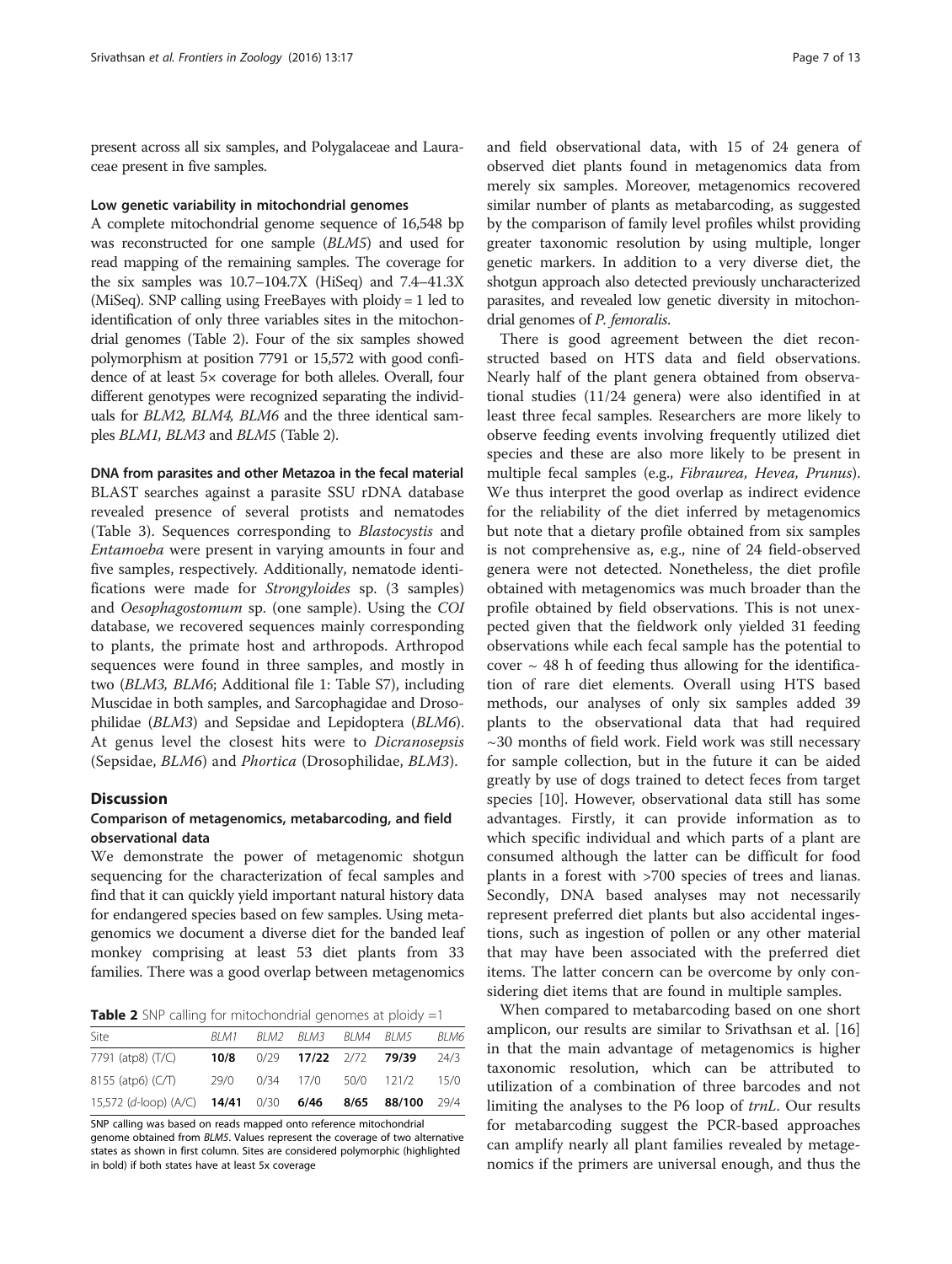| Phylum     | Order       | Genus               | BLM1 | BLM2 | BLM3 | BLM4 | BLM5 | BLM6 |
|------------|-------------|---------------------|------|------|------|------|------|------|
| (Protozoa) | N/A         | Blastocystis sp.    | 271  | 540  | 162  |      | 1035 |      |
| Amoebozoa  | Archamoebae | Entamoeba sp.       | 1900 | 813  | 725  | 35   |      | 6    |
| Nematoda   | Rhabditida  | Strongyloides sp.   | 19   |      |      |      |      | b    |
| Nematoda   | Rhabditida  | Oesophagostomum sp. |      |      |      |      |      | ь    |

<span id="page-7-0"></span>Table 3 Parasite identifications made using SSU rDNA

The values under the samples represent the number of paired sequences identified. Identifications with counts <5 were excluded

trnL approach is useful when a large number of samples have to be multiplexed and a family-level dietary profile is sufficient. To improve on identifications additional genetic markers can be included using methods such as the two-step approach involving group-specific primers proposed by De Barba et al. [[18\]](#page-11-0). Here, the initial familylevel identifications were further resolved using amplicons generated by family/taxon-specific nr ITS primers. This is feasible, but would require considerable effort for our samples because trnL sequences from 18 different families could not be assigned to genus/species suggesting that 18 new primer pairs may need to be designed and then used for each sample. Alternatively, metabarcoding could be based on multiplex PCRs using universal primers for multiple short barcodes. However, there is general consensus in the plant barcoding literature that no specific combination of currently used barcodes can be universally applied for species identification [[27](#page-11-0)] and the multiplex PCRs would have to cover multiple markers. A third option may be anchored hybrid enrichment methods which allow for improving representation of multiple regions of interest in a sample [\[28](#page-11-0)]; however additional studies are required to test the feasibility of this approach with degraded DNA from environmental samples.

Metagenomic analysis relies on deep sequencing of DNA extracted and here we used one flowcell of MiSeq in addition to half a lane of HiSeq per sample. In order to explore how much data are needed, we used rarefaction curves to subsample our data. Different samples require different coverage, but overall we find that sequencing  $\sim$ 70 million reads (10 Gbp) per sample would capture the majority of the diet (Fig. [3\)](#page-5-0). Currently, 1 Gbp of data from HiSeq 2500 costs ~40 USD (New York University [http://www.med.nyu.edu/ocs/genome](http://www.med.nyu.edu/ocs/genome-technology-center/services-and-fees)[technology-center/services-and-fees\)](http://www.med.nyu.edu/ocs/genome-technology-center/services-and-fees) and thus we estimate a cost of ~400 USD per sample. However, new sequencing technologies providing 1 Gbp of data for 7 USD are expected to become available soon, so that the cost will drop to <USD100 [\[29](#page-11-0), [30\]](#page-11-0). Similarly, while proprietary library preparations can be costly, inexpensive methods for multiplexing are increasingly being developed (e.g. \$8–\$15 per library [[31, 32](#page-11-0)]). Currently, the cost of metagenomic analysis is nevertheless still substantially higher than the cost of metabarcoding (~25–30 USD for all six samples for the amount of data

used here for a single gene), but this comparison excludes manpower expenses which can be high if many genes have to be amplified, multiple primer sets have to be developed, DNA extracts include PCR inhibitors and automated robotic methods are unavailable. Thus the choice of method in future is likely to depend on a multitude of factors including sample size, amount of available data for a species, need for comprehensive characterization, and access to laboratory facilities. The latter is less of a concern for metagenomic studies because the sequencing of extracted DNA can be outsourced.

With coverage of 10 Gbp we were able to reveal nearly all of the plants that were identified using metabarcoding. Our results differ somewhat from the results of Srivathsan et al. [[16](#page-11-0)], where metagenomics could not reveal as many plants as metabarcoding. The difference between the two studies was likely due to the >5-fold larger number of reads corresponding to the plant chloroplast barcode regions in the metagenomes of the banded leaf monkey as compared to the earlier study on Pygathrix nemaeus. The reason for the greater amount of plant signal in the current study is unclear. The difference between the studies could be related to physiological differences between captive vs. wild populations or biological differences between the two species that may exist despite their close relationships and similar herbivorous life style. There may also be differences in the types of materials ingested, i.e. young vs. old leaf material or fruits vs. leaves, which may in turn lead to differential rates of digestion and thereby influence the eventual contribution to DNA in fecal samples [[33](#page-11-0)]. These results suggest that the data requirements for metagenomics should be assessed on a species-by-species basis.

## Implications for biology and conservation of the P. femoralis in Singapore

We obtained a diverse diet profile for the banded leaf monkey consisting of at least 63 plants from 38 families, with a few plants dominating, such as Fibraurea tinctoria and Prunus polystachya that were present across all six samples. Our results also suggest that lianas are a major component of the diet (28 % of species identified). Besides these, certain introduced plant species such as Hevea (Brazilian rubber tree) are key components of the diet (four samples, and two field observations), which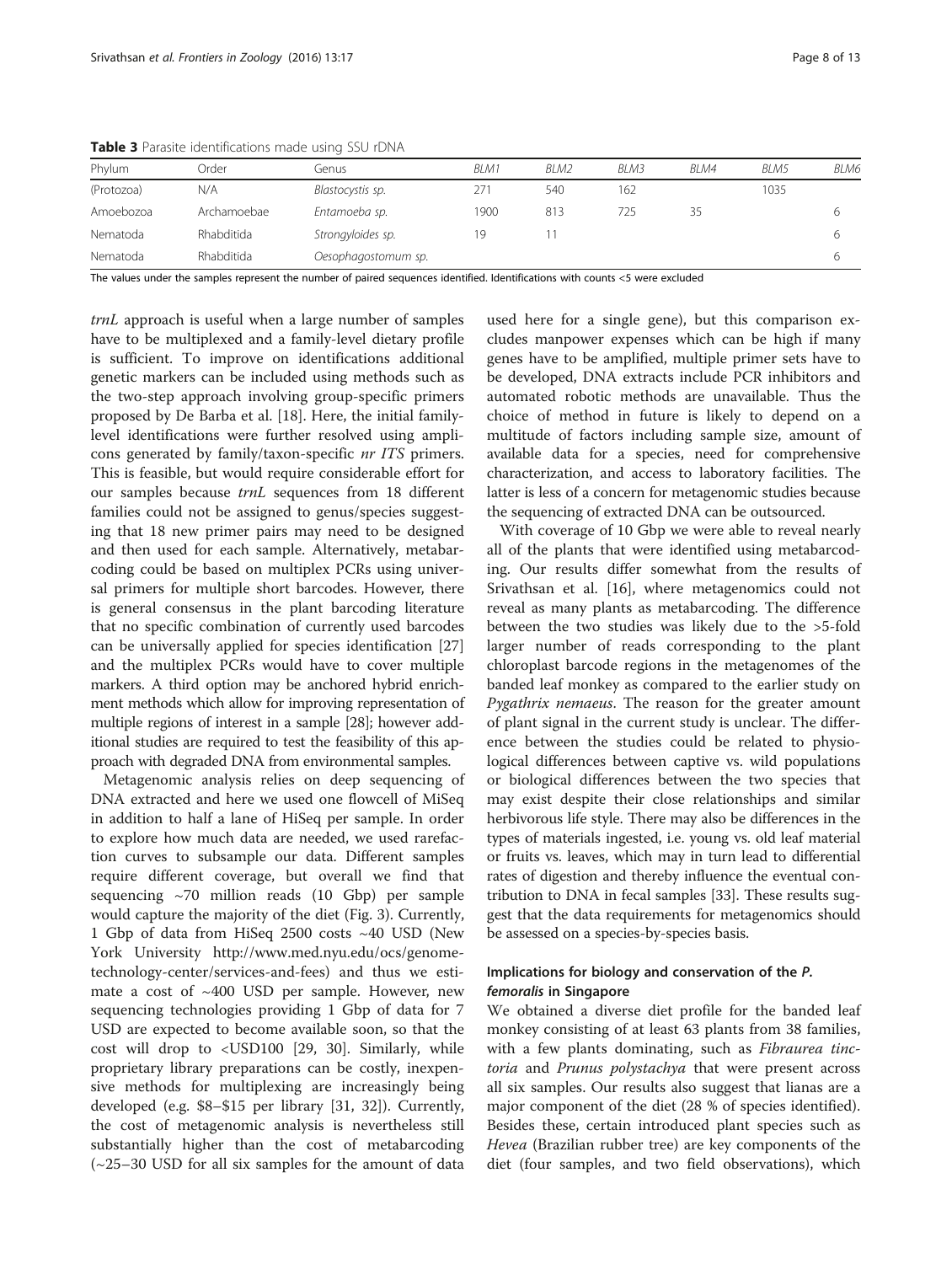<span id="page-8-0"></span>suggests that the removal of non-native plant species may under certain conditions negatively impact primate populations. However, the current data suggest that conserving P. f. femoralis does not require the focus on any single plant species, while the great diet breadth highlights the importance of the integrity of the forest and its high species richness. For future conservation efforts, a wide range of diet species identified during this study should be planted to connect forest fragments and thereby facilitate migratory movement of the species. This is particularly relevant given the recent construction of EcoLink which connects two forest fragments in Singapore allowing a corridor for the movement of the primates from its existing habitat (Central Catchment Nature Reserve) to a forest where the primates became extinct in 1980s (Bukit Timah Nature Reserve) [[34\]](#page-11-0).

In terms of population genetics, the mitochondrial genomes show very little variability, which is in agreement with the data from a previous study using the d-loop alone that found only one variable site across the six samples [\[16](#page-11-0)]. With six complete mitochondrial genomes now available, we find only two additional variable sites. In addition, we identified polymorphic sites in four of the six samples. The two most likely explanations for the polymorphisms are: 1) reads from nuclear copies of mitochondrial DNA (NuMTs) were mapped onto the reference genome, and 2) presence of multiple copies of mitochondrial genomes in the organism (heteroplasmy) [\[35\]](#page-11-0). Given that the two different bases were present at nearly same ratio in at least one of the samples (Table [2\)](#page-6-0), we consider the latter explanation more likely. This is because regions from nuclear genomes are unlikely to be represented at similar frequency as mitochondrial genomes. For example, in silico examination of human genome has shown that at any given position of mtDNA, 1–46 copies of NuMTs can be mapped from one nuclear genome; on the other hand, for every nuclear genome thousands of copies of mitochondrial genomes are likely to be present [[36](#page-11-0)].

In addition to diet and host mitochondrial genomes, we also characterized a number of sequences corresponding to gut parasites. Most of them were from common parasites (Blastocystis, Entamoeba, Strongy*loides*). One sample (*BLM6*) deviated from the others by containing sequences putatively identified as Oesophagostomum, which has previously been reported in Southeast Asia (Malaysia) [\[37](#page-11-0)]. These parasites can have major impact on host health and thus influence population survival and reproduction. Strongyloides infections can be potentially fatal in primates [\[38](#page-11-0)]. Besides the negative effects on the primate, some of these parasites such as Blastocystis, Oesophagostomum, Strongyloides are zoonotic and thus present potential public health issues in an urban environment [[39\]](#page-11-0). The detection of

these parasites calls for a closer monitoring of the primate population. For example, with putative identifications for the parasites made here, any additional samples obtained can be screened for the parasites either in a targeted manner using PCR amplification with specific primers or via shotgun sequencing. This will help determine the prevalence of these gut parasites in the population over time.

## Conclusions

Characterizing non-invasively collected fecal samples using metagenomics can greatly complement field based research of understudied animals and help with rapidly generating data where urgent conservation intervention is required. However, there are several future challenges that remain to be addressed. Firstly, more species need to be studied in order to understand the data requirements for metagenomic analyses, which could differ between dietary types such as herbivory, carnivory or omnivory. The results of these studies should be compared with direct feeding observations and results based on metabarcoding. Secondly, in the current study, we used three plant barcodes and a single metazoan barcode to characterize diet and other interactions. With short reads and a small number of barcodes, some false positives are expected and observed, especially at species level resolution (Additional file [1:](#page-11-0) Figure S1, red). Such false positives should become less common as more mitochondrial and chloroplast reference genomes become available [\[40\]](#page-12-0). These developments are also likely to improve the resolution of identifications. As these studies progress, we predict that metagenomics will become a powerful and important tool for studying the ecology of endangered species with different dietary requirements and biology.

## **Methods**

#### Field survey and observational data

Field surveys were conducted between 2008 and 2011 in the Nee Soon Swamp forest and adjacent forests within the Central Catchment Nature Reserve [\[21](#page-11-0)]. Once a monkey was detected, it was followed for as long as possible and feeding observations were recorded whenever it manually or orally handled food and brought it to the mouth. At the same time, fecal samples were collected opportunistically [[22](#page-11-0)] whenever defecation was observed. The samples were stored at -70 °C. Note that samples collected were from different days and locations which were separated by man-made barriers (military infrastructure), thus increasing the likelihood that they were from different groups of monkeys [[22](#page-11-0)].

#### DNA extraction and High-throughput Sequencing

DNA was extracted from  $\sim$ 150 mg of fecal sample using QIAGEN DNeasy Blood and Tissue Kit as described in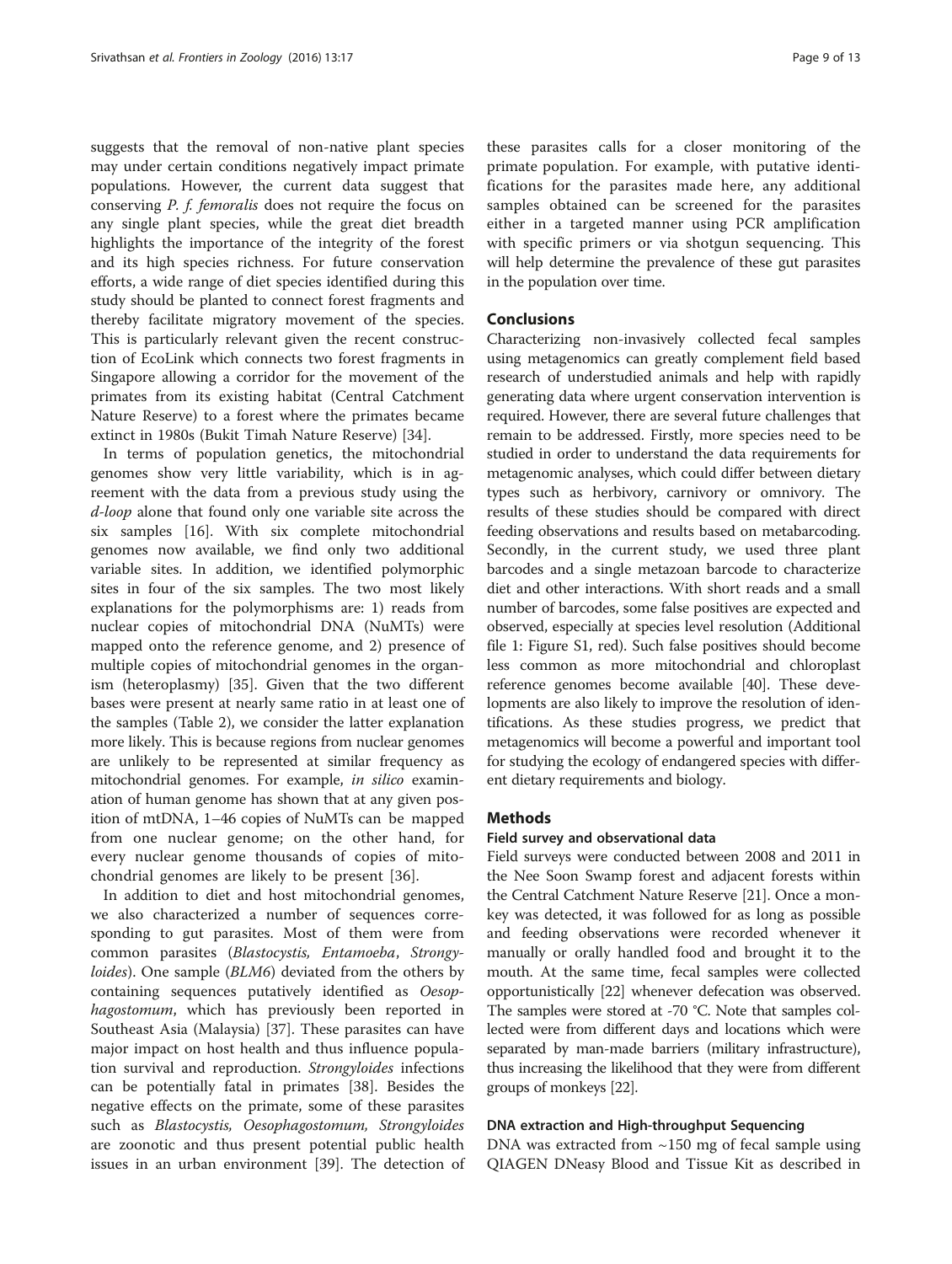Srivathsan et al. [\[16](#page-11-0)]. Although QIAGEN stool extraction kit would be an alternative for fecal extractions as it reduces PCR inhibition, extraction of DNA using this kit has previously shown consistent amplification of contaminant potato DNA [\[41](#page-12-0)] and hence this was not used. For each extraction, the interior of the feces was randomly sampled. Care was taken to avoid contamination and samples were extracted in a lab where no molecular work on plants had been carried out. The outside layer of the fecal sample was furthermore avoided in order to minimise contamination. DNA extractions from six fecal samples (henceforth called BLM1-6) were sent for shotgun sequencing using Illumina HiSeq and MiSeq platforms. For HiSeq sequencing, one library was constructed for each fecal sample (fragment size 280–300 bp). Two samples were multiplexed in one lane of Illumina HiSeq 2000 (Illumina Inc., San Diego, CA) and paired 76 bp reads were obtained using TruSeq PE Cluster Kit v3 and TruSeq SBS Kit v3. Additionally, Illumina MiSeq was used to generate paired 300 bp reads. Here the libraries were prepared using TruSeq Nano DNA sample preparation kit, with insert sizes of  $~1700$  bp. Data were generated using one run of the MiSeq per sample.

For the metabarcoding experiment, we used two sets of samples: the first set comprised four samples with the same extractions (BLM1, BLM3, BLM4, BLM6) that were used for metagenomics. The second set comprised different extractions from the same samples that were used for metagenomics (BLM2 and BLM5). For all six, three replicates of 45-cycle PCR reactions were carried out for amplifying the P6 loop of chloroplast trnL intron using primers *trnL*-g and *trnL*-h [\[42](#page-12-0)] in a procedure identical to Srivathsan et al. [\[16](#page-11-0)]. The three replicates were pooled and Illumina MiSeq was then used to obtain ~200,000–400,000 paired reads of 150 bp; the libraries were prepared using the TruSeq Nano DNA sample preparation kit (150 PE).

## Databases for identifications

In order to perform a multidimensional characterization of the fecal samples we built several reference databases. First, for diet analyses we generated databases corresponding to three plant barcodes: matK (73,891 sequences from 7894 genera and 410 families), rbcL (60,989 sequences from 7539 genera, and 421 families) and trnL-F (37,747 sequences from 5053 genera and 281 families). In order to obtain these databases, we first included data available from GenBank and processed it to retain only the homologous sets of sequences using a pipeline developed by Hunt et al. [[43\]](#page-12-0); i.e., a curated set of sequences from our lab and GenBank was matched using BLASTN to all downloaded sequences from GenBank for the three barcodes. Using subject start and

end position of matches in the BLAST output, homologous regions were retrieved. We also included 186, 224 and 195 newly generated barcodes for matK, rbcL and trnL-F respectively for plant species from Nee Soon Swamp Forest (Additional file [1](#page-11-0)). Database for metabarcoding comprised trnL P6 loop sequences obtained from the trnL database generate for metagenomics using ecoPCR [[44\]](#page-12-0), which uses an in silico PCR approach, given that most of reference trnL sequences contain primer regions that can be used to extract the homologous sections of the sequences. This database contained 31,008 sequences from 4813 genera and 240 families. In order to detect parasite DNA in the samples, a targeted database of common non-human primate parasites was compiled based on a literature survey (Additional file [1](#page-11-0): Table S1) and contained 5557 sequences corresponding to SSU rDNA (18S) from 24 genera. Lastly, a COI database comprising 765,218 sequences from Eukaryota was extracted from GenBank using the same pipeline by Hunt et al. [[43\]](#page-12-0) as described above. Further details for database generation are provided in Additional file [1](#page-11-0).

#### Data analysis

Prior to analyses, FASTQ files were trimmed using Trimmomatic v 0.32 [[45\]](#page-12-0) to remove adapter sequences and low quality sequences (Average quality score = 30, minimum length = 50) after removal of all bases below average score of 20 at the start and end of sequences  $(LEADING = 20, TRAILING = 20).$ 

#### Diet

For diet identification using metagenomics, we followed the protocol developed in Srivathsan et al. [[16](#page-11-0)], which determined that identification of plant sequences with accuracy was satisfied if rbcL, matK and trnL-F reference barcodes share a minimum of 50 bp overlap with a given read at a minimum of 98 % identity, and at least two barcodes produced the same identification at a given hierarchical level. In an initial step MEGABLAST searches (word-size = 28) for each end of the paired-end data were conducted independently against the three plant barcode databases, after which the extracted sequences were filtered for a minimum of 50 bp overlap and 98 % identity threshold. An additional filtering step was used, where all alignments with incomplete overlaps were excluded. *readsidentifier* (v 1.0) [[16](#page-11-0)] was then used to assign each read to the lowest identifiable taxonomic levels. We obtained a species level identification for a read if the best identity BLAST hit was to reference sequence(s) from a single species. We obtained a genus level identification if a read best matched to two or more species from one genus and likewise family level identifications were made based on multiple best hits to two or more genera of the same family (similar to the Lowest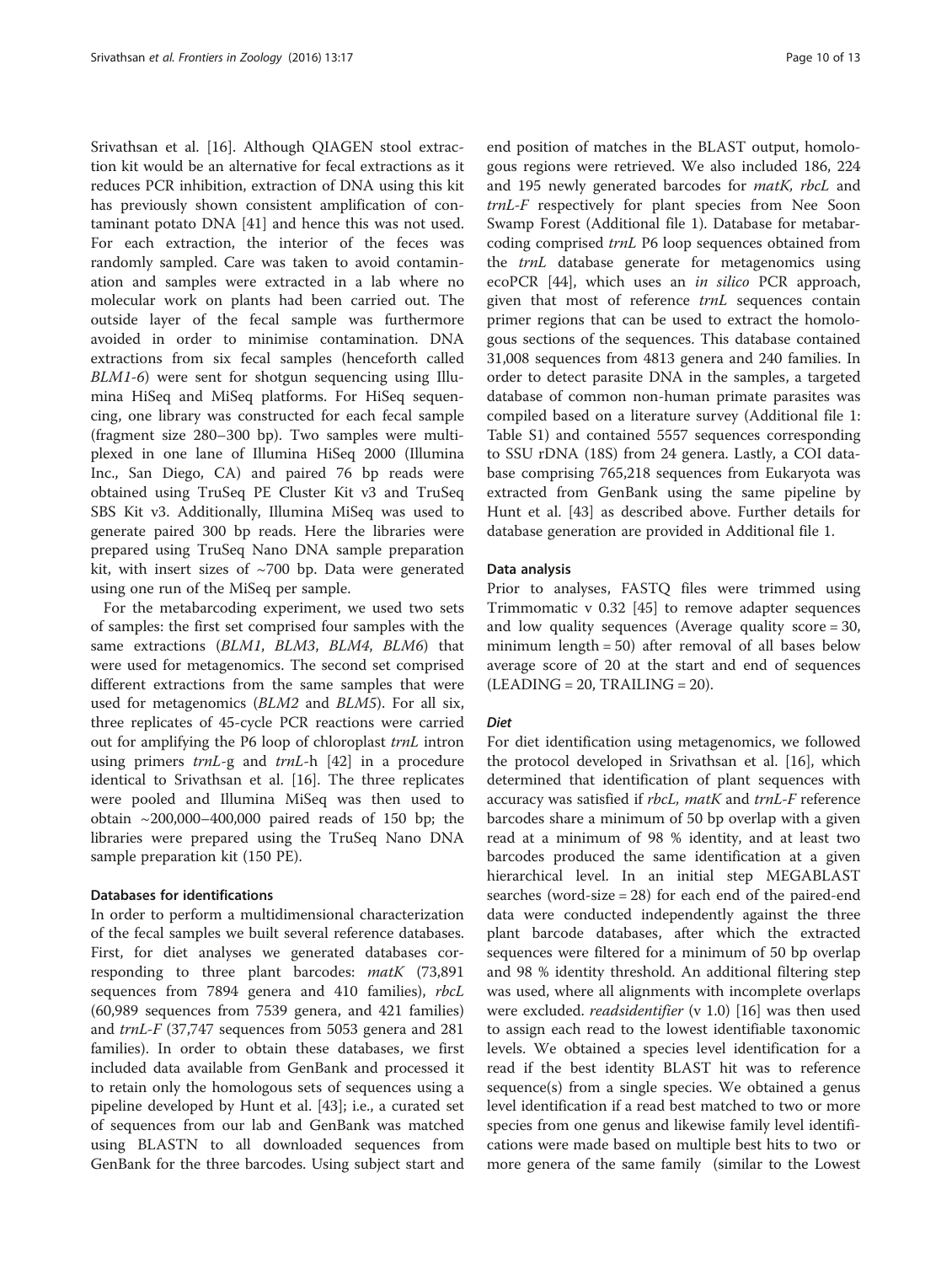Common Ancestor algorithm [\[46](#page-12-0)]). Next, the results for the two paired-ends were compared, and the pair was retained only if the identifications were not in conflict at a given taxonomic hierarchy (paired-end analyses) (see [[16\]](#page-11-0)). We performed this procedure for each of the three barcode genes and recorded whether a given identification (species/genus/family) was made using one, two or three genes. All diet items identified using only one of the barcodes were excluded.

In order to obtain a diet-estimate from ampliconbased metabarcoding, paired-end reads were merged using illuminapairedend tool in OBITOOLS [\[47\]](#page-12-0). Sequences were assigned to different samples using ngsfilter after which unique reads were obtained using obiuniq. All sequences ≤10 bp were excluded using obigrep. Next, we filtered the data based on sequence counts where sequences with counts <100 were first removed followed by removal of all sequences with counts <0.1 % of the counts of the most dominant signal (FC1, [\[16\]](#page-11-0)). Variant calling was then performed using obiclean, where we identified sets of sequences that differed by only 1 bp from each other. Within such a set, the sequence with the maximum count was labelled "head" while the variants were called "internal". Sequences that did not have any variants were tagged as "singleton". Only "head" and "singleton" sequences were used for taxonomic assignment. Identifications to genus/species were then made using ecotag and the trnL P6 loop database under the threshold 95 % identity. For identifications to family we compared both 95 % [\[18](#page-11-0)] and a more relaxed 90 % identity criterion.

The identifications made by metagenomics and metabarcoding were compared against the known flora of the monkeys' habitat using a checklist of the Nee Soon Swamp forest [\[26\]](#page-11-0) and the checklist of angiosperms of Singapore [[48\]](#page-12-0). Identifications were considered most reliable if they were to a plant from the Nee Soon Swamp forest checklist, followed by Singapore checklist and least reliable if not known from Singapore.

#### Relationship between sequencing depth and diet diversity

In order to determine how sequencing depth affects the recovery of diet species, we selected for each sample all reads that matched plant barcodes and were used for plant identifications. This set of reads was then rarefied 1000 times. Each rarefied subset was analysed using the same identification criteria that were described previously (98 % identity, 50 bp overlap, minimum two barcodes). We then plotted the number of identified plants against sequencing depth. Here only genus and family level identifications were considered.

## Mitochondrial genomes

Mitochondrial genomes of P. f. femoralis were obtained by metagenomic assembly on one samples (BLM5) using MITObim [[49\]](#page-12-0) under default parameters and the mitochondrial genome of the related P. melalophos (GenBank: NC\_008217) as reference. The genome was annotated using MITOS [\[50](#page-12-0)] and further manually curated prior to GenBank submission. A single contig was obtained against which reads were mapped back from all six HiSeq and MiSeq datasets using BWA mem [[51\]](#page-12-0). The bam files generated in this process were further filtered to retain only sequences with mapping quality of at least 30 and available paired-end reads. We used FreeBayes  $[52]$  $[52]$  with ploidy = 1, maximum read mismatch to reference setting at 5 %, minimum coverage for alternate allele at five and variant quality score of at least 30 to identify the variant sites across the six samples. Results obtained using HiSeq and MiSeq datasets from the same sample were first cross checked to ensure there were no differences in the calls for the two runs and then summarised together (see Additional file [1](#page-11-0)).

## Parasites and other eukaryotes

In order to characterize other eukaryotes represented in the fecal samples, reads were matched against COI databases using settings identical to those in the diet analyses. All reads matching the COI database were retrieved and matched to the NT database of GenBank. Identifications were filtered using readsidentifier v1.0 at 95 % and 98 % identities, and only complete overlap between a read and COI sequences was considered. An initial survey of these results revealed matches to mostly plant, primate and insect sequences. Given that we were also interested in identifying potential parasites, we built a target rDNA database of common non-human parasites (Additional file [1:](#page-11-0) Table S1). SSU rDNA was selected as it has often been used to barcode singlecellular organisms and parasites such as nematodes. Similar to COI analyses, we matched the sequences using MEGABLAST and the retrieved hits were then matched to the NT database to validate the results. The reads were then classified at 98 % similarity and 50 bp overlap using readsidentifier v1.0.

## Availability of supporting data

Barcode sequences that matched metagenomics data have been submitted to GenBank with accession numbers KU853075-KU853258. Reference mitochondrial genome has been submitted to GenBank under accession number KU899140. Sequences corresponding to plants from the metagenomic data and the metabarcoding dataset, and plant databases have been archived in LabArchives doi:[10.6070/H4000047.](http://dx.doi.org/10.6070/H4000047) COI and parasite databases are available on request. Scripts written specifically for the study are included in the *readsidentifier* package<https://github.com/asrivathsan/readsidentifier>.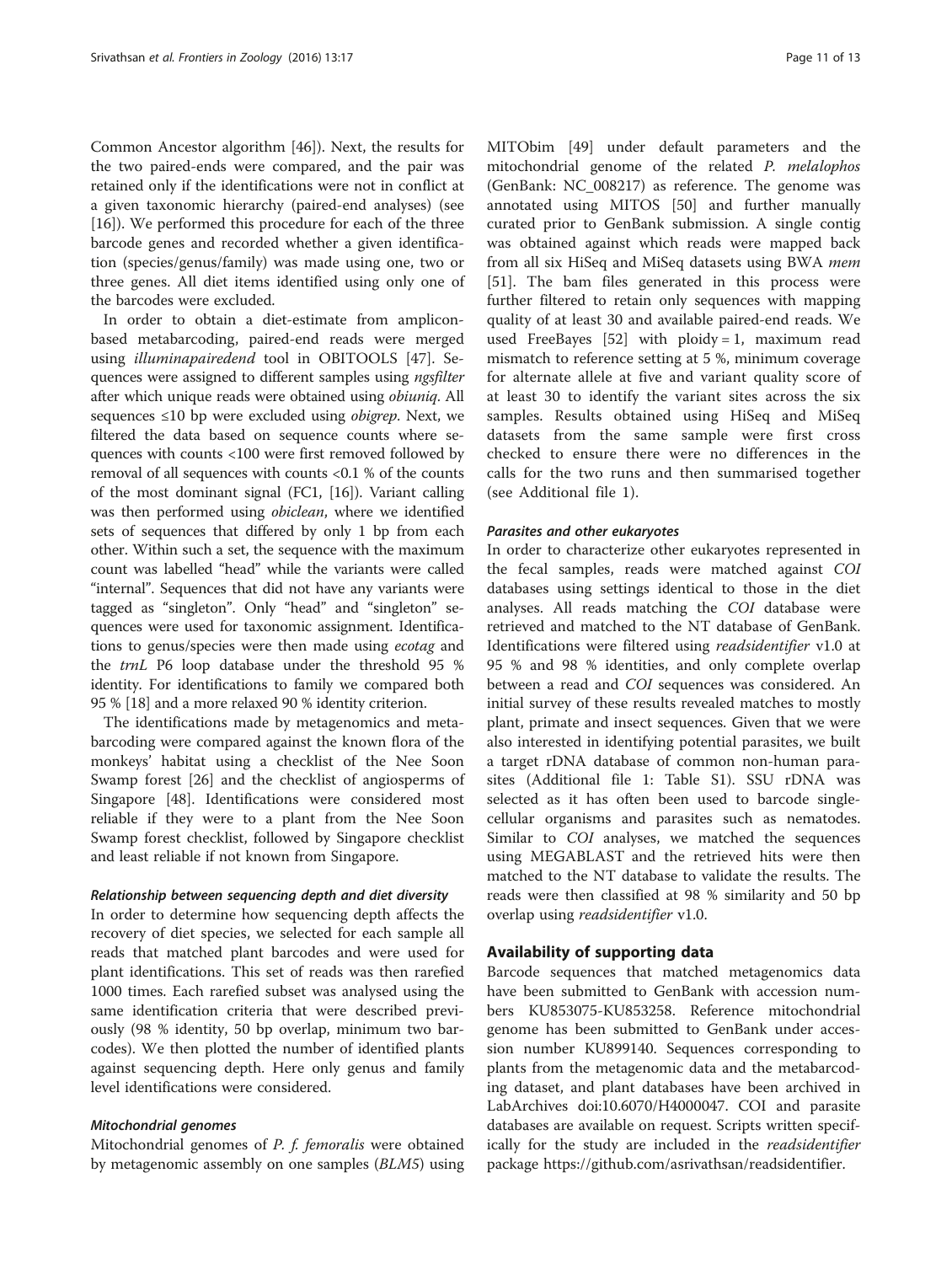## <span id="page-11-0"></span>Additional file

[Additional file 1:](dx.doi.org/10.1186/s12983-016-0150-4) Supplementary methods, figures and tables. (DOCX 66 kb)

#### Abbreviations

HTS: high throughput sequencing; MG: metagenomics; MB: metabarcoding.

#### Competing interests

The authors declare they have no competing interests.

#### Authors' contributions

AS and RM designed the experiments. AS and AA conducted the molecular work. AA conducted the field study and commented on the manuscript. AS conducted the data analyses with advise from RM and APV. AS, APV and RM wrote the manuscript. All authors read and approved the final manuscript.

#### Acknowledgements

We would like to thank the Nee Soon Swamp Forest Survey team and Mirza Rifqi Bin Ismail. Special thanks go to Teo Li Young and Tay Ywee Chieh who were involved in sequencing DNA barcodes for the Nee Soon Swamp forest. We are grateful to Shawn Lum and Chong Kwek Yan for their comments on flora of Singapore. We would like to acknowledge support from Natural History Museum London and Imperial College London HPC division and especially Simon Burbidge and Peter Foster for help with the servers. MiSeq sequencing was funded by Illumina Inc. We would further like to acknowledge the NUS-Imperial college Joint Degree PhD programme. This project was funded by grants R-154-000-539-112 and R-347-000-198-490.

#### Author details

<sup>1</sup>Department of Biological Sciences, National University of Singapore, 14 Science Drive 4, Singapore 117543, Singapore. <sup>2</sup>Department of Life Sciences, Imperial College London, Silwood Park Campus, Ascot SL5 7PY, UK. <sup>3</sup> Department of Life Sciences, Natural History Museum, Cromwell Road, London SW7 5BD, UK. <sup>4</sup>Department of Anthropology, University of Colorado Boulder, Boulder, CO 80302, USA. <sup>5</sup>Lee Kong Chian Natural History Museum, 2 Conservatory Drive, Singapore 117377, Singapore.

#### Received: 25 November 2015 Accepted: 14 April 2016 Published online: 21 April 2016

#### References

- 1. Ceballos G, Ehrlich PR. Mammal population losses and the extinction crisis. Science. 2002;296:904–7.
- 2. IUCN. World's 25 most endangered primates revealed. [http://www.iucn.](http://www.iucn.org/?uNewsID=22190) [org/?uNewsID=22190.](http://www.iucn.org/?uNewsID=22190) Accessed 27 Nov 2015.
- 3. Ceballos G, Ehrlich PR, Barnosky AD, Garcia A, Pringle RM, Palmer TM. Accelerated modern human-induced species losses: entering the sixth mass extinction. Sci Adv. 2015;1:e1400253.
- 4. Cracraft J. The urgency of building global capacity for biodiversity science. Biodivers Conserv. 1995;4:463–75.
- 5. Tewksbury JJ, Anderson JG, Bakker JD, et al. Natural history's place in science and society. Bioscience. 2014;64:300–10.
- 6. Bradley RD, Bradley LC, Garner HJ, Baker RJ. Assessing the value of natural history collections and addressing issues regarding long-term growth and care. Bioscience. 2014;64:1150–8.
- 7. Sitas N, Baillie JEM, Isaac NJB. What are we saving? Developing a standardized approach for conservation action. Anim Conserv. 2009;12:231–7.
- 8. Metrick A, Weitzman ML. Patterns of behaviour in endangered species preservation. Land Econ. 1996;72:1–16.
- 9. Ceballos G, Brown JH. Global patterns of mammalian diversity, endemism and endangerment. Conserv Biol. 1995;9:559–68.
- 10. Smith DA, Ralls K, Cypher BL. Assessment of scat-detection dog surveys to determine kit fox distribution. Wildl Soc Bull. 2005;33:897–904.
- 11. Moreno-Black G. The use of scat samples in primate diet analysis. Primates. 1978;19:215–21.
- 12. Kouassi RYW, McGraw SW, Yao PK, et al. Diversity and prevalence of gastrointestinal parasites in seven non-human primates of the Tai National Park, Cote d'Ivoire. Parasite. 2015;22:1.
- 13. Kolleck J, Yang M, Zinner D, Roos C. Genetic diversity of endangered Guizhou snub-nosed monkeys (Rhinopithecus brelichi): contrasting results from microsatellite and mitochondrial DNA. PLoS One. 2013;8:e73647.
- 14. Bradley BJ, Stiller M, Doran-Sheey DM, Harris T, Chapman CA, Vigilant L, Poinar H. Plant DNA sequences from feces: potential means for assessing diets of wild primates. Am J Primatol. 2007;69:699–705.
- 15. Hamad I, Forestier CL, Peeters M, Delaporte E, Raoult D, Bittar F. Wild gorillas as a potential reservoir of Leishmania major. J Infect Dis. 2014;211:267–73.
- 16. Srivathsan A, Sha JC, Vogler AP, Meier R. Comparing the effectiveness of metagenomics and metabarcoding for diet analysis of a leaf-feeding monkey (Pygathrix nemaeus). Mol Ecol Resour. 2015;15:250–61.
- 17. Ouemere E, Hibert F, Miquel C, et al. A DNA metabarcoding study of a primate dietary diversity and plasticity across its entire fragmented range. PLoS One. 2013;8:e58971.
- 18. De Barba M, Miquel C, Boyer F, Mercier C, Rioux D, Coissac E, Taberlet P. DNA metabarcoding multiplexing and validation of data accuracy for diet assessment: application to omnivorous diet. Mol Ecol Resour. 2014;14:306–23.
- 19. Paula DP, Linard B, Andow DA, Sujii ER, Pires CSS, Vogler AP. Detection and decay rates of prey and prey symbionts in the gut of a predator through metagenomics. Mol Ecol Resour. 2015;15:880–92.
- 20. Eisen JA. Environmental shotgun sequencing: its potential and challenged for studying the hidden world of microbes. PLoS Biol. 2007;5:e82.
- 21. Ang A, Ismail MRB, Meier R. Reproduction and infant pelage colouration of the banded leaf monkey (Mammalia: Primates: Cercopithecidae) in Singapore. Raffles Bull Zool. 2010;52:411–5.
- 22. Ang A, Srivasthan A, Md-Zain BM, Ismail MRB, Meier R. Low genetic variability in the recovering urban banded leaf monkey population of Singapore. Raffles Bull Zool. 2012;60:589–94.
- 23. Hüttche C. The ecology, taxonomy and conservation status of the Banded Leaf Monkey (Presbytis femoralis femoralis) in Singapore. Berlin: Free University; 1994.
- 24. Nijboer J, Clauss M. The digestive physiology of colobine primates. In: Nijboer J, editor. Fibre intake and faeces quality in leaf-eating primates. Ridderkerk: Ridderprint; 2006.
- 25. Hollingsworth PM, Graham SW, Little DP. Choosing and using a plant DNA barcode. PLoS One. 2011;6:e19254.
- 26. Wong HF, Tan SY, Koh CY, Siow HJM, Li T, Heyzer A, Ang A, Ismail MRB, Srivathsan A, Tan HTW. Checklist of the plant species of Nee Soon swamp forest, Singapore: Bryophytes to Angiosperms. Singapore: National Parks Board and Lee Kong Chian Natural History Museum; 2013.
- 27. Li X, Yang Y, Henry RJ, Rossetto M, Wang Y, Chen S. Plant DNA barcoding: from gene to genome. Biol Rev. 2015;90:157–66.
- 28. Liu S, Wang X, Xie L, Tan M, et al. Mitochondrial capture enriches mito-DNA 100 fold, enabling PCR-free mitogenomic biodiversity analysis. Mol Ecol Resour. 2016;16:470–9.
- 29. Baker SC. What to look for in a next generation sequencer. Genet Eng Biotechn N. 2014;34:36–7.
- 30. Sheridan C. Illumina claims \$1,000 genome win. Nat Biotechnol. 2014;32:115.
- 31. Baym M, Kryazhimskiy S, Lieberman TD, Chung H, Desai MM, Kishony R. Inexpensive multiplexed library preparation for megabase-sized genomes. PLoS One. 2015;10:e0128036.
- 32. Rohland N, Reich D. Cost-effective, high-throughput DNA sequencing libraries for multiplexed target capture. Genome Res. 2012;22:939–46.
- 33. Pompanon F, Deagle BE, Symondson WOC, Brown DS, Jarmon SN, Taberlet P. Who is eating what: diet assessment using next generation sequencing. Mol Ecol. 2012;21:1931–50.
- 34. Chong KY, Yee ATK, Yeo CK. Biodiversity: linking Singapore's fragmented habitats. Nature. 2010;465:289.
- 35. Kvist L, Martens J, Nazarenko AA, Orell M. Paternal leakage of mitochondrial DNA in the great tit (Parus major). Mol Biol Evol. 2013;20:243–7.
- 36. Li M, Schroeder R, Ko A, Stoneking M. Fidelity of capture-enrichment for mtDNA genome sequencing: influence of NUMTs. Nucleic Acids Res. 2012;40:e137.
- 37. Karim N, Yang CO. Oesophagostomiasis in man: report of the first Malaysian case with emphasis on its pathology. Malays J Pathol. 1992;14:19–24.
- 38. de Melo AL, Mati VLT, Martins WA. Callithrix penicillata as a nonhuman primate model for strongyloidiasis. Primates. 2012;53:303–9.
- 39. Arizono N, Yamada M, Tegoshi T, Onishi K. Molecular identification of Oesophagostomum and Trichuris eggs isolated from wild Japanese macaques. Korean J Parasitol. 2012;50:253–7.